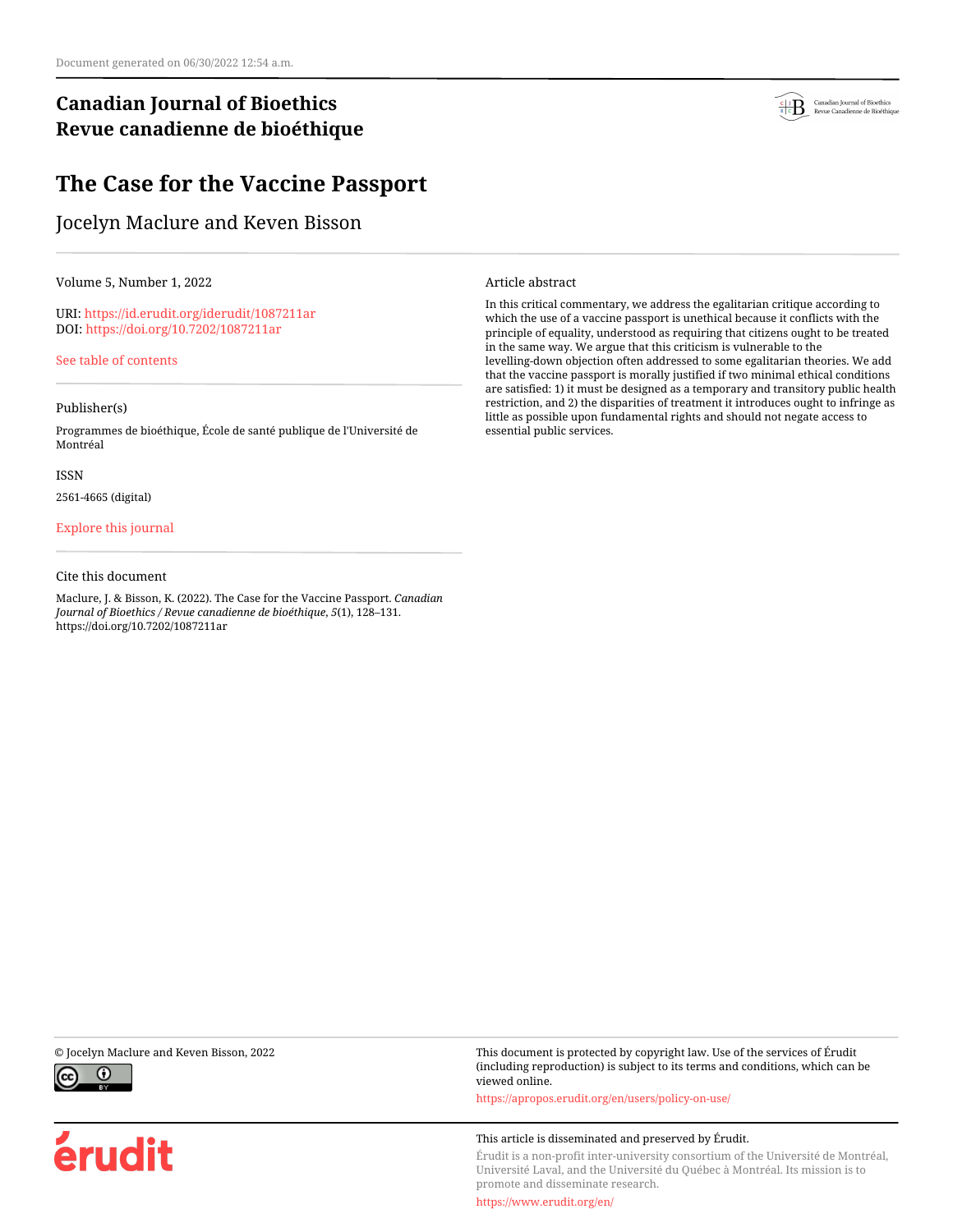

**COMMENTAIRE CRITIQUE / CRITICAL COMMENTARY** (ÉVALUÉ PAR LES PAIRS / PEER-REVIEWED)

# **The Case for the Vaccine Passport**

Jocelyn Maclure<sup>a,b</sup>, Keven Bisson<sup>a</sup>

**Résumé Abstract** Dans ce commentaire critique, nous abordons la critique In this critical commentary, we address the egalitarian critique égalitaire selon laquelle l'utilisation d'un passeport vaccinal est according to which the use of a vaccine passport is unethical contraire à l'éthique car elle entre en conflit avec le principe d'égalité, compris comme exigeant que les citoyens soient requiring that citizens ought to be treated in the same way. We traités de la même manière. Nous soutenons que cette critique argue that this criticism is vulnerable to the levelling-down est vulnérable à l'objection de nivellement par le bas souvent objection often addressed to some egalitarian theories. We add adressée à certaines théories égalitairistes. Nous ajoutons que le passeport vaccinal est moralement justifié si deux conditions ethical conditions are satisfied: 1) it must be designed as a éthiques minimales sont remplies : 1) il doit être conçu comme temporary and transitory public health restriction, and 2) the une restriction de santé publique temporaire et transitoire, et disparities of treatment it introduces ought to infringe as little as 2) les disparités de traitement qu'il introduit doivent empiéter le possible upon fundamental rights and should not negate access moins possible sur les droits fondamentaux et ne doivent pas to essential public services. empêcher l'accès aux services publics essentiels.

fairness, public health ethics

because it conflicts with the principle of equality, understood as that the vaccine passport is morally justified if two minimal

vaccine passport, immunization proof, Covid-19, equality,

#### **Mots-clés Keywords**

passeport vaccinal, preuve d'immunisation, Covid-19, égalité, équité, éthique de la santé publique

#### **Affiliations**

<sup>a</sup> Department of Philosophy, McGill University, Québec, Canada **b Jarislowsky Chair in Human Nature and Technology, McGill University, Québec, Canada Correspondance / Correspondence:** Keven Bisson[, keven.bisson@mail.mcgill.ca](mailto:keven.bisson@mail.mcgill.ca)

## **INTRODUCTION[1](#page-1-0)**

Managing a pandemic at the national level requires a strategic plan that articulates a range of public health measures to contain the spread of the virus. The current epidemiological context at the time of writing – often associated with the "fourth wave" in the Covid-19 pandemic – has persuaded many countries to use a new tool: an immunization certificate granting access to certain services or activities.

The introduction of this immunization certificate, known as the "vaccine passport" in Quebec, the "vaccine record" in Newfoundland, and the "vaccine certificate" in Ontario for example, has been highly controversial. This reaction is understandable, because the policy establishes a two-tier system of rights for citizens based on their immunization status. Thus, people who have received the second dose of a two-dose vaccine can benefit from nonessential activities such as going to the theatre, eating in restaurants, or siting in the stands to watch their child's hockey game, while others cannot take advantage of the same opportunities. The ethical questions related to these disparities in treatment between the vaccinated and the unvaccinated is a growing concern as some countries, like Austria, have implemented a temporary lockdown for all citizens and then lifted it only for the vaccinated. In Austria, a vaccine mandate will go into effect in February 2022 (2).

In countries where everybody aged 12 and over who wish to be vaccinated have been able to do so, it is now the freedom of choice regarding vaccination and the rights and duties of those who are not vaccinated that are central to the ethical debate on vaccine passports. Is it fair to grant rights and opportunities to those who are adequately vaccinated and deny them to those who are not?

## **DOES FAIRNESS REQUIRES IDENTICAL TREATMENT?**

The modern democratic era was propelled, according to Tocqueville, by a "passion for equality". If the "democratic individual" generally tolerates disparities in wealth, she dislikes what she sees as privileges reserved for the members of certain categories of citizens. The democratic individual has more "ardent and enduring love, Tocqueville wrote, of equality than of liberty" (3). Equal rights or, to refer to John Rawls' first principle of justice, "equal liberty", are seen as sacrosanct and as a bulwark against a return to the *Ancien Régime*.

Unsurprisingly, most critics of the use of the vaccine passport at the national level<sup>[2](#page-1-1)</sup> base their criticisms on the two key principles of political legitimacy: *freedom* and *equality*. On the one hand, some critics see public health measures in general,

<span id="page-1-1"></span><sup>&</sup>lt;sup>2</sup> A growing set of objections to vaccine passports are related to the disparities in vaccine access between countries. Even though this is an important issue, this article will solely focus on the national question (5).



j

<span id="page-1-0"></span><sup>1</sup> This paper is a substantially revised and augmented version of a French-language manuscript by the authors, to be published in 2022 (1).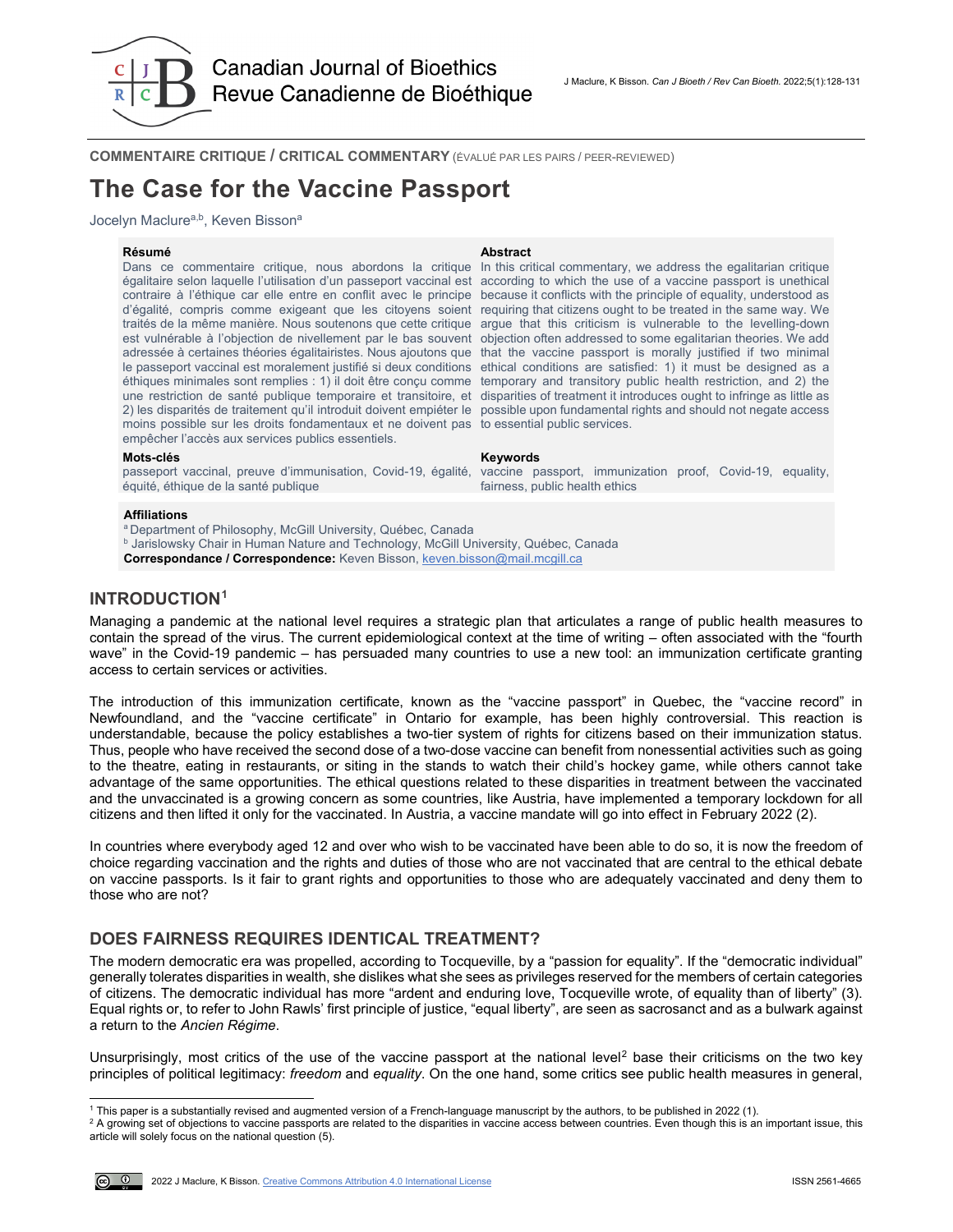and the vaccine passport in particular, as unduly restricting basic freedoms. Although widespread, we will only allude to the criticism of those who oppose public health measures on the grounds that they restrict the freedom of citizens in an excessive and unjustified manner and that the harm caused by the Covid-19 pandemic is exaggerated. We do not agree with this general view, but we will not here attempt to provide a sustained refutation.

On the other hand, criticisms of the vaccine passport based on the principle of equality argue that citizens should all be treated in the same way (4). If the epidemiology of a region calls for restrictive public health measures, they should apply equally that is, identically – to all citizens. The Achilles' heel of this egalitarian critique is that it requires the levelling down of citizens' freedoms and opportunities. Social justice is understood as requiring that everyone's situation remains equally bad.

In contrast, we will argue that differential treatment at the national level is justified with regard to the use of an immunization certificate system during the Covid-19 pandemic. Of course, the use of this vaccine passport can only be justified if the vaccine passport is sufficiently effective, and it is. Even though many point out that the vaccine is not perfect<sup>3</sup>, the data is crystal clear that vaccinated people do not catch the virus as much, are much less sick after an infection, and do not die as much as unvaccinated people. The use of a vaccine passport, combined with other measures such as masking, greatly reduces the risk of transmission.

Being suspicious about differentiated treatment is a healthy reaction. But fairness, as many philosophers from Aristotle to Rawls have argued, is in some circumstances best served by treating certain classes of citizens differently. This position is based on the argument that the ethical benefits of such a public health measure outweigh the harm that it causes. We add, however, that the introduction of a vaccine passport is acceptable only if two minimal conditions of ethical acceptability are present: 1) that its application is designed to be temporary and transitory, and 2) that the disparities of treatment it introduces infringe as little as possible upon fundamental rights and do not negate access to essential public services. We will end this position paper by answering a further egalitarian criticism which asserts that a two-tier regime of rights and opportunities is likely to aggravate existing economic inequalities.

# **ETHICAL BENEFITS AND BURDENS**

We believe that the introduction of a vaccine passport is morally justified because its ethical benefits are greater than the prejudices that it causes. The main reason is that the use of a vaccine passport is "Pareto optimal". Pareto optimality invites us to choose, as a matter of course, resource allocation schemes that improve the lives of some without making others worse off; in a Pareto optimal situation, at least one gains, whereas no one loses. Here we compare the use of a proof of vaccination to the *status quo ante*, namely the phases of the pandemic when more restrictive and universal public health measures prevailed. This contrasts with the libertarian critique that compares a situation in which proof of immunization is required to one in which public health measures have been abandoned. In other words, libertarian critics challenged universal public health measures during the earlier phases of the pandemic, and they now oppose the combination of the lift on some of these measures and the use of a vaccination proof. Because we believe that these critics greatly underestimate the harm caused by non-interventionism, we will set aside that comparison.

Seen from that perspective, the introduction of a vaccine passport satisfies the principle of Pareto optimality because it allows fully vaccinated citizens to resume certain activities and, in so doing, to return to a richer social life, whereas those who have not yet been fully vaccinated must wait or forego these opportunities until the health crisis is over. The use of vaccine passport allows, for example, some people who are heavily affected by the pandemic and the associated public health interventions to relaunch their professional projects, whether it is the reopening of a restaurant or the possibility of returning on stage for an actor or a musician. The use of a vaccine passport thus allows vaccinated individuals to live fuller lives and contributes significantly to the recovery of sectors adversely affected by the pandemic.

One could note here that the Pareto optimality-based argument sketched out is compatible with a widening of socioeconomic inequalities (the most disadvantaged do not lose, but the privileged win). Let us remember that a (green) economic recovery is in the interest of all citizens, including the most disadvantaged. We must not make the mistake of thinking that there are, on the one hand, ethical considerations such as those relating to equality, freedom and wellbeing and, on the other hand, economic considerations related to slowdown, unemployment, fiscal stimulus and so on. Economic issues always have an ethical dimension, and ethical issues very often have an economic dimension. For instance, many argued that an ethic of solidarity was called for in the first waves of the pandemic (6). An ethic of solidarity requires that states support and compensate the citizens who are the most negatively affected by the crisis. The principle of solidarity involves recognizing that our fate as individuals is inextricably connected to the fate of others, and that we act in the interest of the most vulnerable within our community (7).

The majority of states in wealthy countries have chosen to run significant deficits since the beginning of the pandemic (8). While governments have readily agreed, in a Keynesian spirit, to accept large deficits in order to support citizens and businesses hard hit by Stay-at-Home orders and physical distancing measures, they will need in due time need to phase out

<span id="page-2-0"></span>l  $^3$  The duration of the protection might be limited, their ability to protect against new mutations is uncertain, the protection is not complete, vaccinated people can also transmit the infection, and so forth.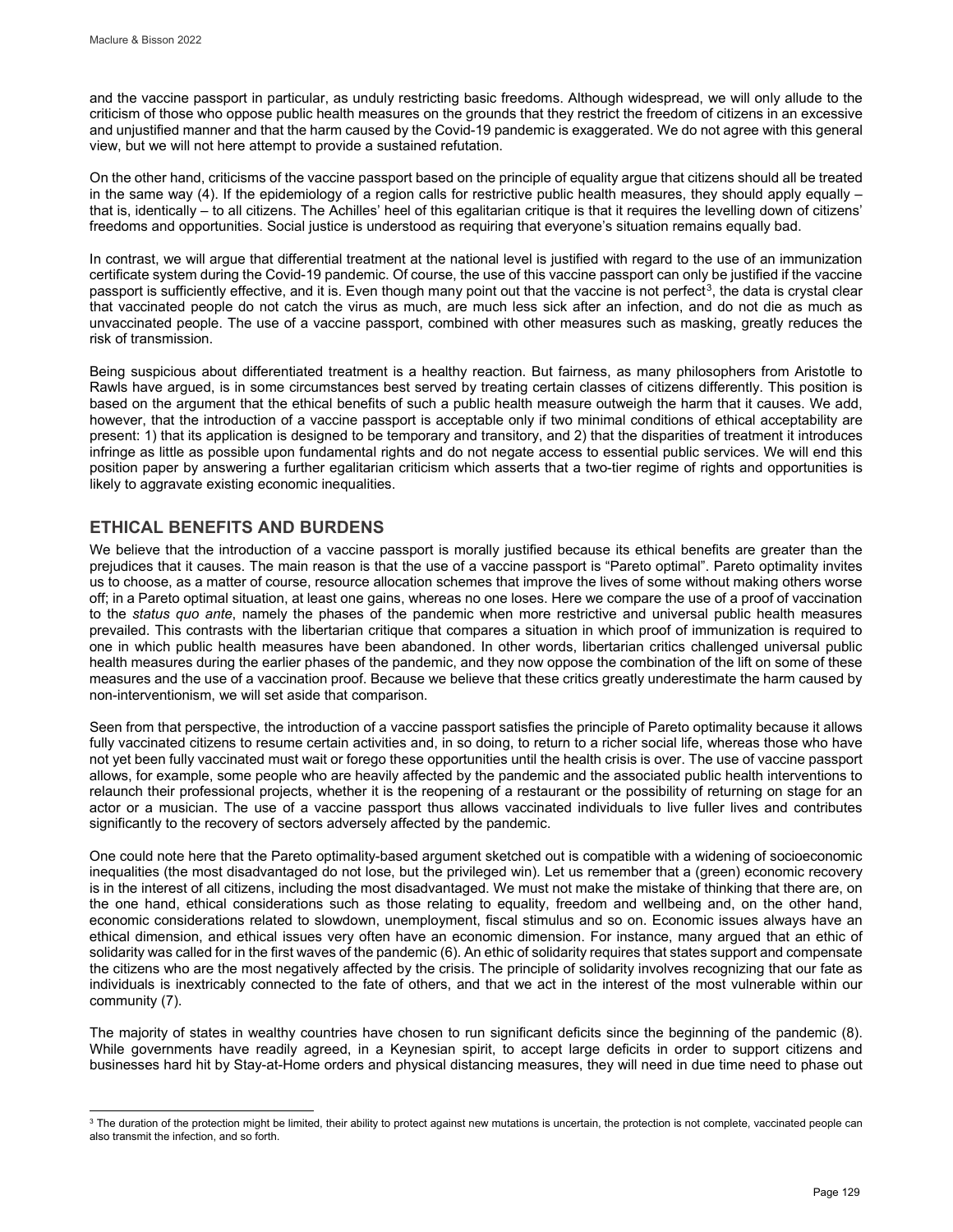these deficits. This could lead policy-makers to reduce or freeze funding for some universal public services or wealth redistribution policies, which will in all likelihood have a detrimental effect on the worst-off.

## **A TEMPORARY MEASURE**

Our argument based on the comparison between the ethical benefits and harms of the vaccine passport can be seen as morally justified if and only if the measure is conceived as temporary and transitory. It goes without saying that, if the measure was conceived as permanent, a much stronger ethical justification would be required to justify such a departure from the principle of equal rights and opportunities.

That being said, it is true that the epidemiological uncertainty about the possibility of achieving herd immunity, the likely emergence of new variants, or the transformation of SARS-CoV-2 into a virus which is easier to live with entails that it is not possible at the time of writing to anticipate how long the use of a vaccine passport will be an effective and justified public health measure. That notwithstanding, our ethical horizon must be to stop using it as soon allowed for by the epidemiological situation. Many scenarios are possible. If the reproduction rate of the virus were to increase rapidly and the hospital capacity of the health system was once again strained, then a return to universal confinement measures may be necessary. In the opposite direction, a cautious and gradual phase-out of the use of a vaccine passport should accompany a decrease of the virus' reproduction rate. Finally, if the virus becomes endemic while remaining virulent, we will need to go back to the drawing board and deliberate on the optimal ways to mitigate the damage done by the virus.

# **BASIC RIGHTS AND ESSENTIAL PUBLIC SERVICES**

The second condition of acceptability rests on the distinction between, on the one hand, essential public services and, on the other, social opportunities that are important but less closely connected to the respect of constitutionally protected rights. For the differential treatment of citizens on the basis of their vaccination status to be deemed acceptable, such disparities in treatment should spare fundamental rights as much as possible. As such, access to education and health care, the right to vote and, with some exceptions<sup>4</sup>, the right to work should not be subject to the vaccine passport scheme. Fundamental rights are not absolute but restricting them requires particularly strong justifications. At the time of writing, it seems plausible to think that a continued increase of the immunization rate combined with other public health measures such as the application of the vaccine passport in the context of nonessential activities will be sufficient to control the spread of the virus and avoid exceeding the hospitalization capacity of the health care system.

# **WILL THE VACCINE PASSPORT AGGRAVATE INEQUALITIES?**

Egalitarians might grant that it is true that the benefits arguably exceed the cost, especially if the two conditions of acceptability are followed diligently. However, the benefits, even if largely surpassing the costs, might be reaped significantly more by some groups than others, and more importantly, by those who are already more privileged. The distribution of the benefits coming from differential treatment might well increase already existing inequalities. Thus, egalitarians might say that if differential treatment increases already existing inequalities, then it is still unethical to use the vaccine passport, even if the benefits exceed the burdens and prejudices it causes.

This is a serious issue. The data about the relations between vaccination rates and income is complex; vaccination rates tend to be high among older people, who have on average lower incomes, but they tend to be lower among less educated people among younger generations. Although we cannot here fully do justice to the complexity of this issue, let us reiterate that we are comparing the constrained use of a vaccine passport to the *status quo ante*. It is firmly established that the members of the less economically advantaged social classes suffered more from both the spread of the virus and the universal lockdown and physical distancing measures (9). A vaccine passport scheme allows many profit and non-profit organizations to resume with their activities and many low-skills workers to go back to work. The *status quo ante* can hardly be seen as preferable for the worst-off to the combination of lifting some universal restrictions and requiring a vaccination proof. Hence, unless egalitarians join forces with libertarians and call for a more rapid phasing out of all public health restrictions, they should welcome a limited use of a vaccination proof.

# **CONCLUSION**

In conclusion, we consider the use of a vaccine passport to be desirable if it is temporary and only required to access nonessential activities. In addition, to be ethically acceptable, a vaccine passport scheme should not be viewed as an indirectly punitive measure for those who refuse to be vaccinated. If it seems reasonable to ask those who choose not to be vaccinated to bear some responsibility for the adverse social consequences of their choice, the vaccine passport should be seen first and foremost as a public health policy among others designed to bring about valued outcomes such as reducing virus transmission and reinvigorating social life. In France and in Quebec, the implementation of a vaccination passport has proven to be a powerful incentive to get the jabs for some hesitant or reluctant individuals. That said, access to the targeted activities should no longer be conditional to the possession of a vaccine passport once the vaccination threshold necessary for herd immunity has been reached, or when the virus has mutated into a sufficiently mild version. However, it should be kept in mind that there

<span id="page-3-0"></span>j <sup>4</sup> Think, for instance, of health professional treating people susceptible to be gravely sick if they contract an infection.